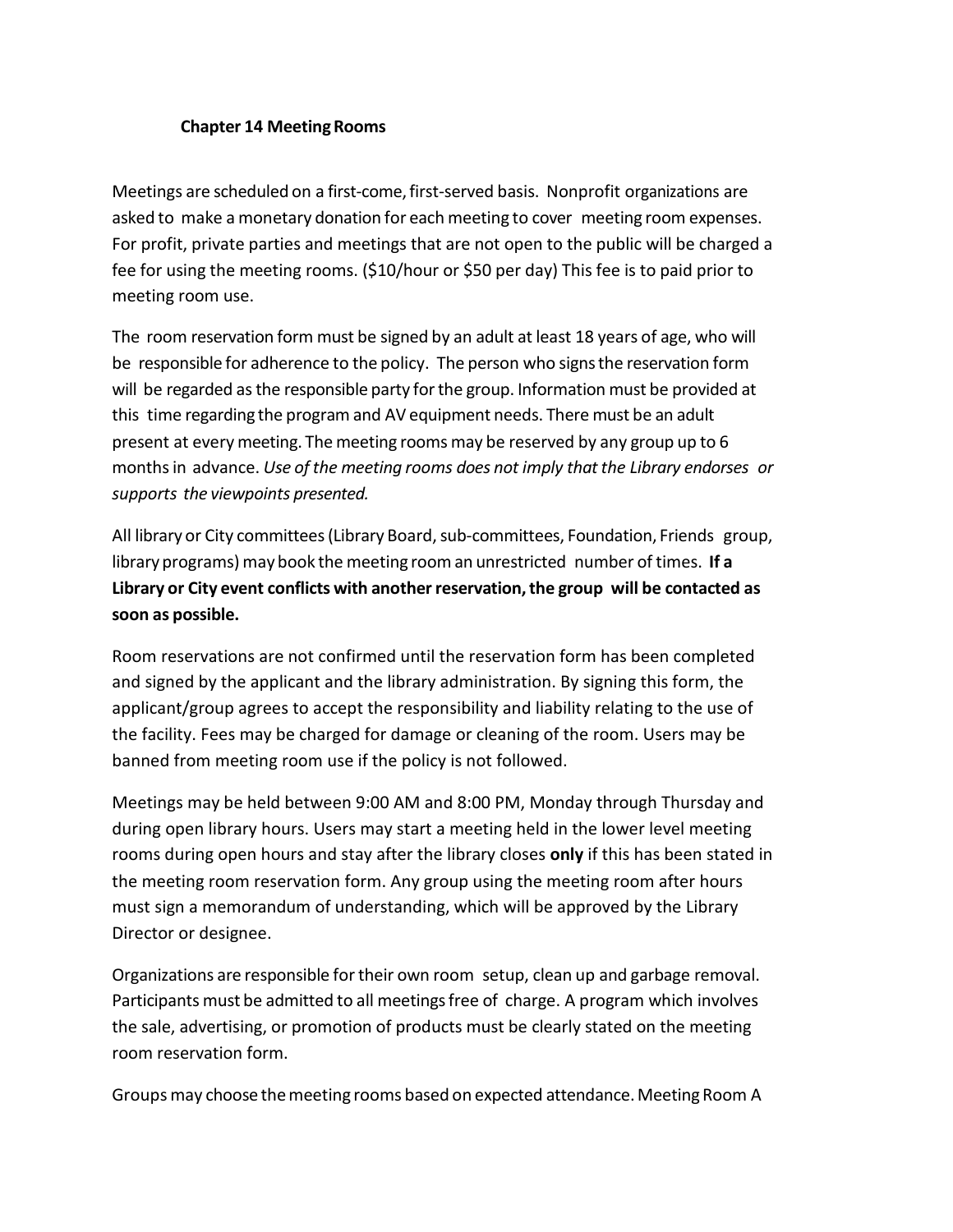(70) Meeting Room B (40), Meetings Room A &B (120 occupancy) or Meeting Room C (12- 15).Meeting Rooms A & B are located in the lowerlevel. Meeting Room C islocated on the main level. No refreshments are to be served in Meeting Room C. The Teen Program Room or Children's Story Time Room may be available upon request.

## **The meeting rooms may not be used for any purpose which may interfere with the regular operation of the library.**

There is a snack kitchen available for beverages or other light refreshments. Use of the snack kitchen must be requested and approved in advance. Some serving utensils are provided. No food warming devices, such as electric roasters, crock pots, etc. are allowed, with the exception of coffee and tea pots. The kitchen must be left clean.

Any audiovisual equipment or material needed must be reserved at the time of room booking. The library cannot provide operatorsforthis equipment. If instructions are required, it is suggested that a representative of the group make an appointment with library staff before the meeting. All audiovisual equipment must be checked out at the Circulation Desk by a group representative with a valid library card. The person who checks out the equipment is responsible for any damage incurred. Equipment must be returned to the Circulation Desk at the end of the meeting.

No signs or posters may be attached to the walls. Any signs, informational or directional, must be approved by the library administration. Meetings should end on time. Individuals responsible for the meeting should be sure all attendees know where the fire exits are located. No smoking or consumption of alcohol is permitted.

## **Exceptions will be made for library programsin all cases. Exceptions may be made for non-library programs with Library Board approval.**

By signing the Meeting Room Reservation Form, the applicant:

- 1. Has read the Meeting Room Policy and understandsit.
- 2. Understands that any failure to abide by these regulations may result in a loss of meeting room privileges. Failure to notify library staff of a cancellation may also result in loss of meeting room privileges.
- 3. Accepts the financial responsibility for any and all damage caused to the building, furnishings, or equipment beyond normal wear/and or usage as determined by library staff.
- 4. All meetings must have adult supervision (someone over 18).